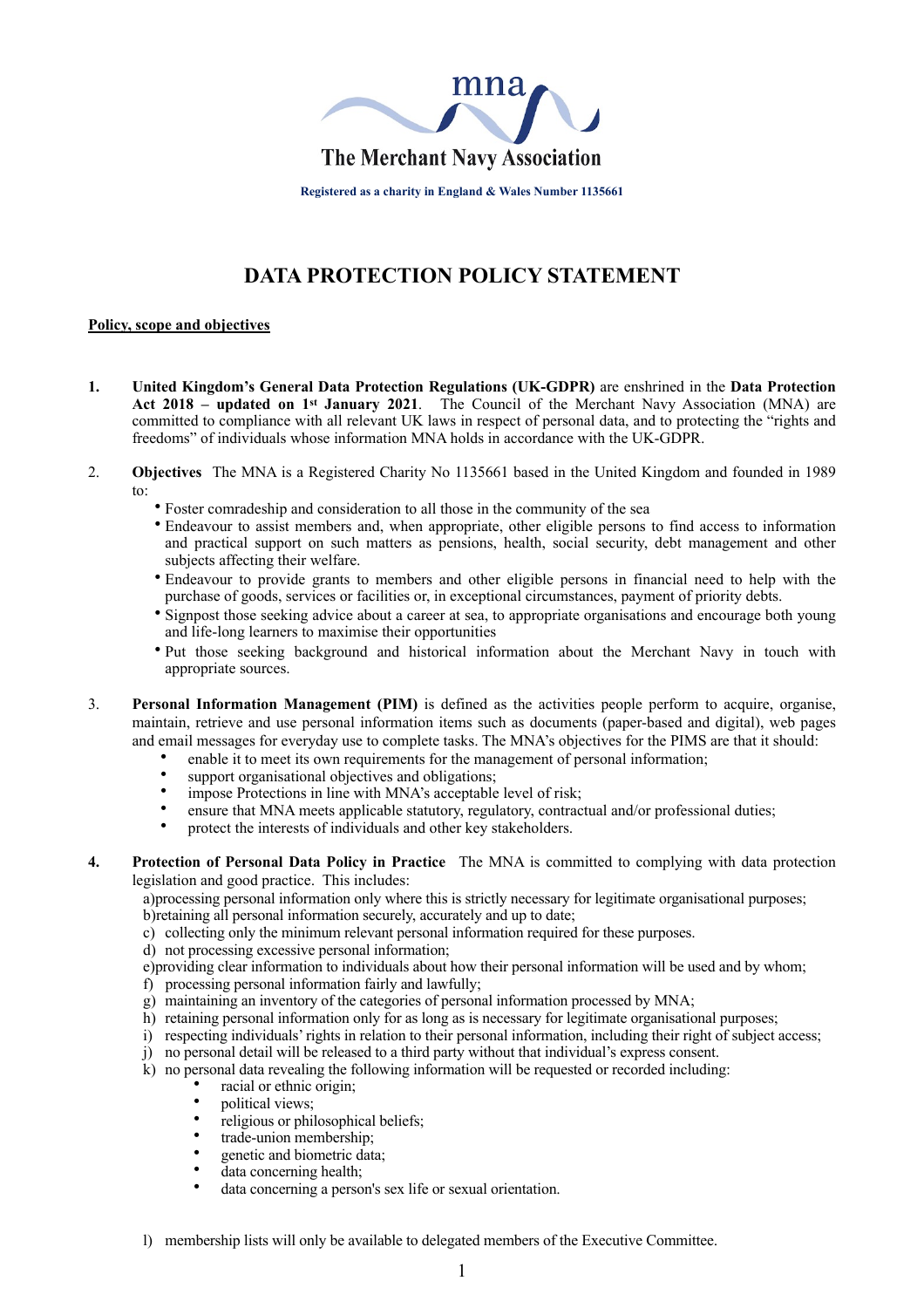- m) hard copies of all personal data such a membership will be kept in a secure filing system.
- n) computer-based records of all personal data will be password protected.
- o) any person wishing to see records held about them may request this in writing and that information shall be forwarded to them, either by post, or email to their registered address within 21 days.
- p) any member, or other person, may request reasonable amendments to any data within 21 days.
- q) any person may request the removal of all information held about them, but must understand that this is likely to terminate their membership.
- r) when a member resigns, unless otherwise requested, their details will be securely retained for up to two years in case they wish to be reinstated.
- s) in the event that a member dies, unless otherwise requested by their next of kin, only their name will be retained in the records. This will allow the MNA to answer any enquiries concerning that person's wellbeing.
- t) all paper obsolete based records will be properly shredded and disposed of.
- u) all obsolete computer-based records will be permanently deleted.

# **1.5 Complaints**

Data Subjects who wish to complain to the MNA about how their personal information has been processed may lodge their complaint directly with the Data Protection Officer, in writing, via the National Secretary or by email to [chairman@mna.org.uk.](mailto:chairman@mna.org.uk)

Data subjects may also complain directly to the Independent Commissioners Office (ICO)

Where data subjects wish to complain about how their complaint has been handled, or appeal against any decision made following a complaint, they may lodge a further complaint to the Data Protection Officer.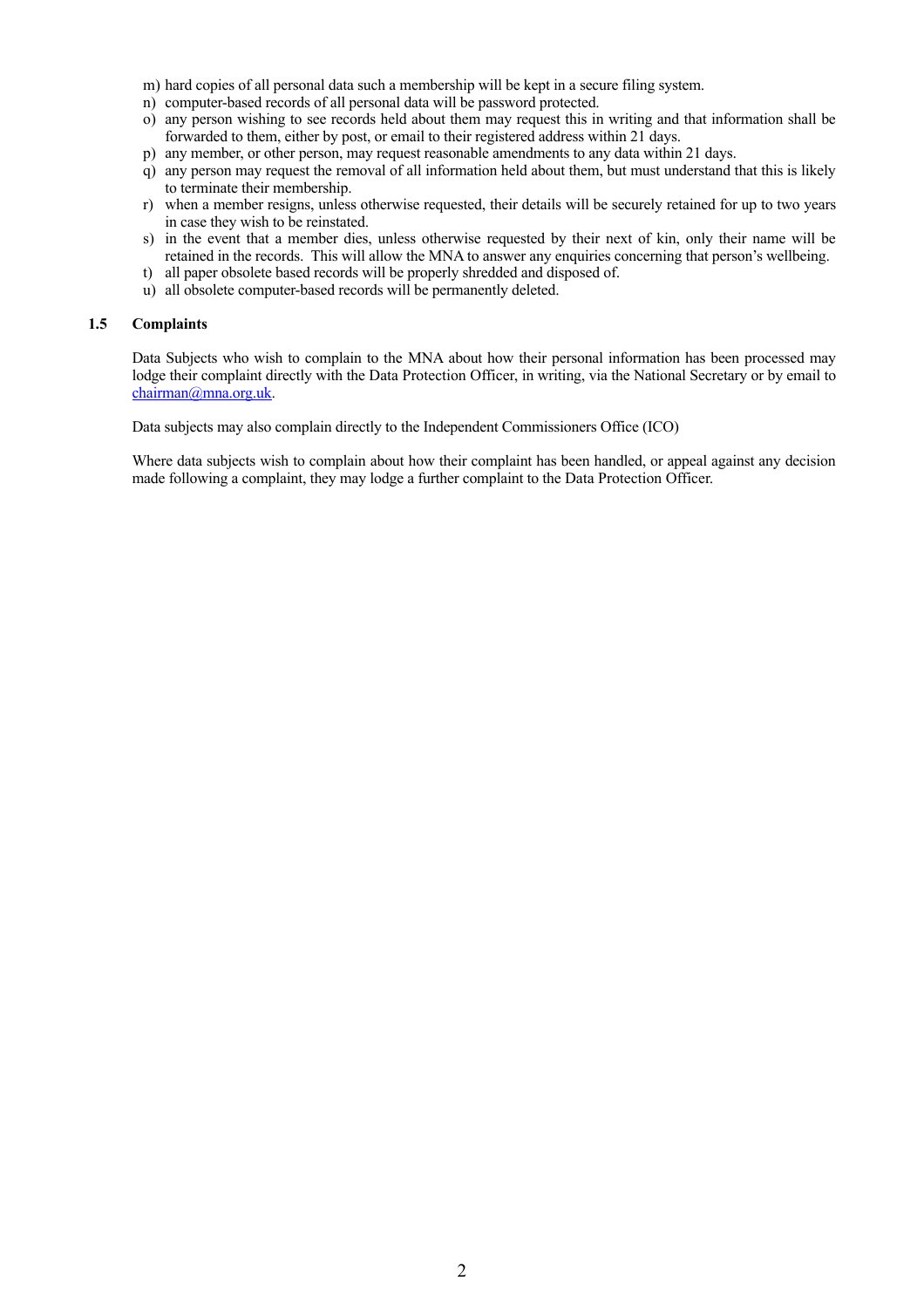# **NOTES**

**Notifying the Information Commissioner** The MNA has notified the Information Commissioner that it is a data Protectioner and that it processes certain information about data subjects. MNA has identified all the personal data that it processes, and this is contained in a Data Inventory Register

The Data Protection Officer is responsible for reviewing the details of notification, in the light of any changes to MNA's activities (as determined by changes to the Data Inventory Register and the management review) and to any additional requirements identified by means of data protection impact assessments.

The policy applies to all Council members and interested parties of MNA. Any breach of the UK-GDPR or this PIMS will be dealt with by the Council. If it is construed to be, potentially, a criminal offence, the matter will be reported as soon as possible to the appropriate authorities.

# **Background to the General Data Protection Regulation (UK-GDPR)**

The UK -GDPR's purpose is to protect the "rights and freedoms" of living individuals, and to ensure that personal data is not processed without their knowledge, and, wherever possible, that it is processed with their consent.

**Data Protection Officer** (DPO)– is the person, nominated as such by the MNA's Council.

**Residence of the DPO –** the main residence of the registered DPO will be the place in which he, or she, makes decisions as to the purpose of its data processing activities.

**Data subject** – any individual who is the subject of personal data held by an organisation.

**Data subject consent -** means any information freely given by the *Data subject*. For example, this will include contact details of members, or those applying for membership.

**Data Processing** – any operation, or set of operations, which is performed on personal data or on sets of personal data, whether or not by automated means, such as collection, recording, dissemination and deletion of records.

**Profiling** – is any form of automated processing of personal data intended to evaluate certain personal aspects relating to a natural person, or to analyse, or predict that person's performance, economic situation, location, health, personal preferences, reliability, or behavior. This definition is linked to the right of the data subject to object to profiling and a right to be informed about the existence of profiling, of measures based on profiling and the envisaged effects of profiling on the individual.

**Personal data breach –** a breach of security leading to the accidental, or unlawful destruction, loss, alteration, unauthorised disclosure of, or access to, personal data transmitted, stored or otherwise processed. There is an obligation on the Protectioner to report personal data breaches to the supervisory authority and where the breach is likely to adversely affect the personal data or privacy of the data subject.

**Child –** the UK-GDPR defines a child as anyone under the age of 16 years old. The processing of personal data of a child under 13 years of age is only lawful if parental or custodian consent has been obtained.

**Third part**y – a natural or legal person, public authority, agency or body other than the data subject, DPO, data processor and persons who, under the direct authority of the DPO, are authorised to process personal data.

**Filing system** – any structured set of personal data which is accessible according to specific criteria, whether centralised, decentralised or dispersed on a functional or geographical basis.

## **Risk Assessment**

To ensure that MNA is aware of any risks associated with the processing of types of personal information and regularly reviews its risks.

MNA has a process for assessing the level of risk to individuals associated with the processing of their personal information. Assessments will also be carried out in relation to processing undertaken by other organisations on behalf of MNA. MNA shall manage any risks which are identified by the risk assessment to reduce the likelihood of a non-conformance with this policy.

## **Data protection principles**

All processing of personal data must be done in accordance with data protection principles of the Regulation, and MNA's policies and procedures are designed to ensure compliance with them.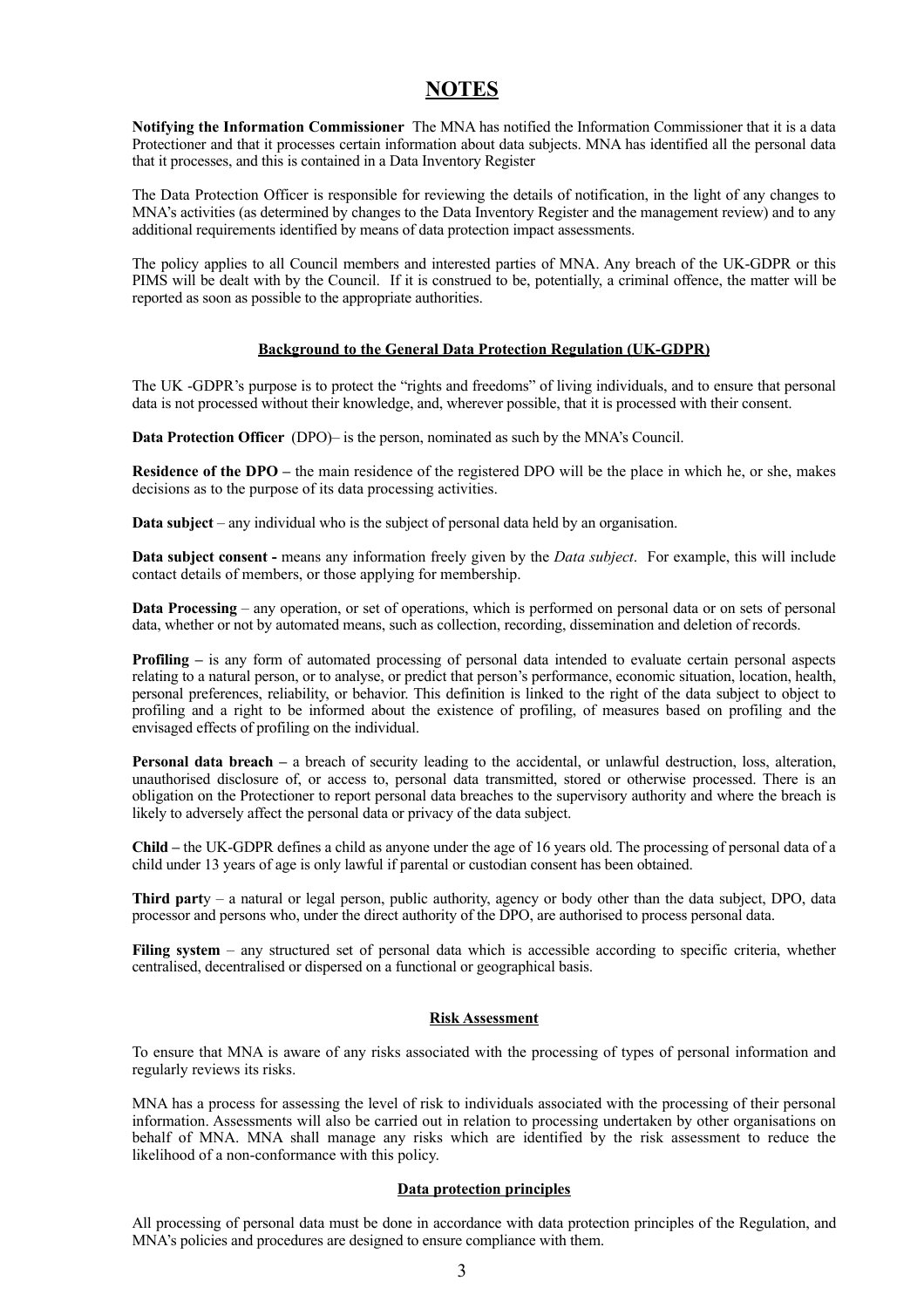# **Data subjects' rights**

Data subjects have the following rights regarding data processing, and the data that is recorded about them. To

- make requests regarding the nature of information held and to whom it has been disclosed.
	- prevent processing likely to cause damage or distress.
- prevent processing for purposes of direct marketing.
- be informed about the mechanics of automated decision-taking process that will significantly affect them.
- sue for compensation if they suffer damage by any contravention of the UK-GDPR.
- take action to rectify, block, erased, including the right to be forgotten, or destroy inaccurate data.
- request the ICO to assess whether any provision of the UK-GDPR has been contravened.
- have the right for personal data to be provided to them in a structured, commonly used and machinereadable format, and the right to have that data transmitted to another DPO
- object to any automated profiling without consent.

Data subjects may make data access requests. This procedure also describes how the MNA will ensure that its response to the data access request complies with the requirements of the Regulation.

# **Consent**

MNA understands 'consent' to mean that it has been explicitly and freely given, specific, informed and unambiguous indication of the data subject's wishes by which he or she by statement, or by a clear affirmative action, signifies agreement to the processing of personal data relating to him or her. The consent of the data subject can be withdrawn at any time.

MNA further understands 'consent' to mean that the data subject has been fully informed of the intended processing and has signified their agreement, while in a fit state of mind to do so and without pressure being exerted upon them. Consent obtained under duress or because of misleading information will not be a valid basis for processing. There must be some active communication between the parties which demonstrate active consent. Consent cannot be inferred from non-response to a communication. For sensitive data, explicit written consent of data subjects must be obtained unless an alternative legitimate basis for processing exists.

The MNA should avoid becoming involved in any matters that involve children under the age of 16. In the very unlikely event that it does so, parental, or custodial authorisation must be obtained.

## **Security of data**

All Council members are responsible for ensuring that any personal data which the MNA holds and for which they are responsible, is kept securely and is not under any conditions disclosed to any third party unless that third party has been specifically authorised by the MNA to receive that information and has entered into a confidentiality agreement.

All personal data should be accessible only to those who need to use it:

- Paper based records must be stored in a secure drawer or filing cabinet;
- Computerised records must be password protected

Care must be taken to ensure that PC screens and terminals are only visible to authorised personnel. All Council members are required to read and have understood this Policy before they are given access to organisational information of any sort.

Paper based records may not be left where they can be accessed by unauthorised personnel and may not be removed from without explicit authorisation.

Personal data must be deleted, or disposed of, in line with the Data Retention Procedure. Manual records that have reached the end of their retention date are to be shredded and disposed of. Computer based records are to be deleted and then removed from the "recycle bin".

## **Rights of access to data**

Data subjects have the right to access any personal data (i.e. data about them) which is held the MNA in electronic format and manual records which form part of a relevant filing system. This includes the right of access to confidential personal information obtained from third-party organisations about that person.

## **Disclosure of data**

MNA must ensure that personal data is not disclosed to unauthorised third parties which includes family members, friends, government bodies, and in certain circumstances, the Police. All Council members, or others, with access